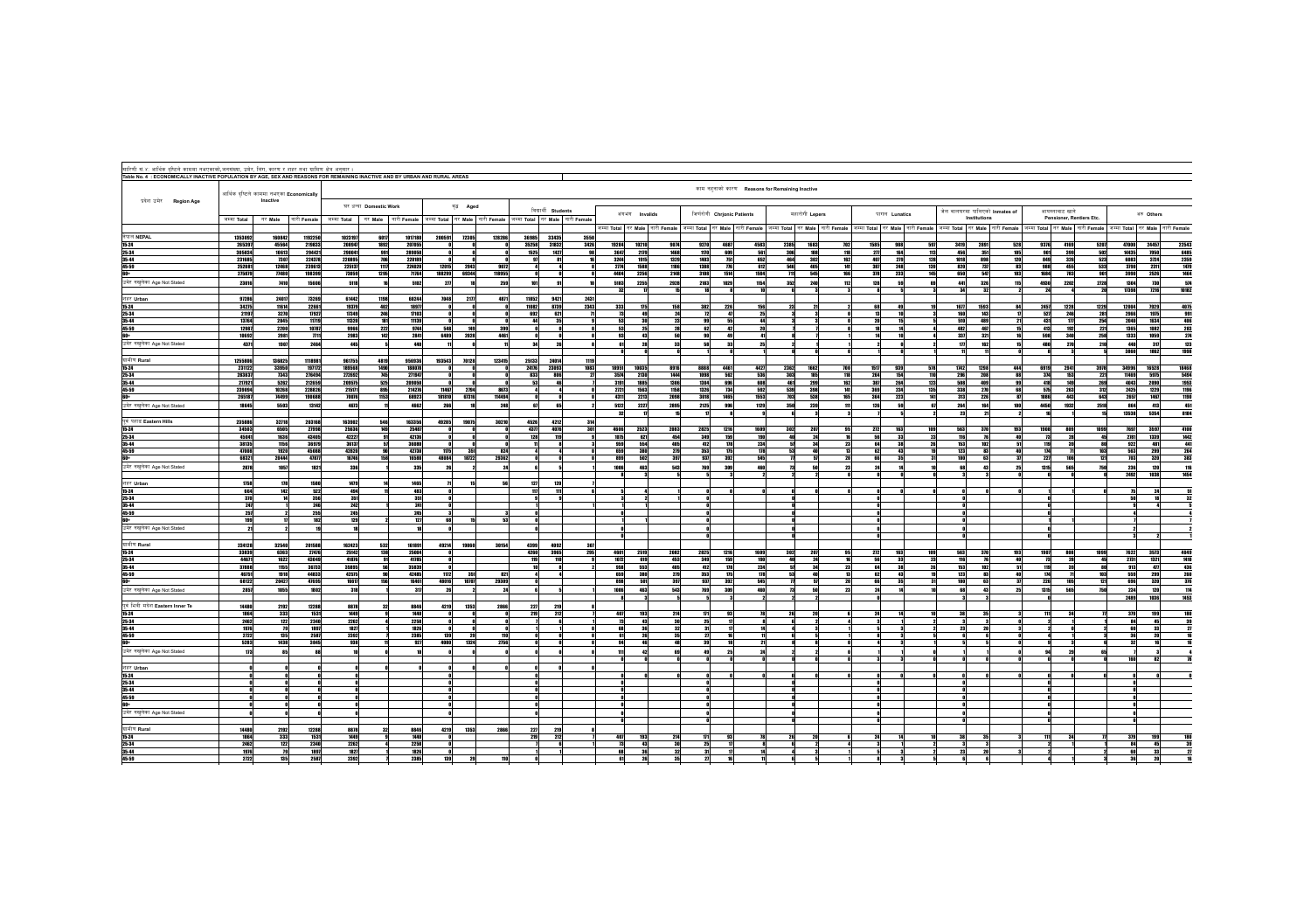|                                                   | 5283                    | 1438            | 3845                    | 938            |                 | 927                     | 4800<br>1224        |       |       |                |              |                          |                         |                             |                  |                           |                           |                 |                 |                       |                        |              |                       |                          |                 |                 |                                 |                             |
|---------------------------------------------------|-------------------------|-----------------|-------------------------|----------------|-----------------|-------------------------|---------------------|-------|-------|----------------|--------------|--------------------------|-------------------------|-----------------------------|------------------|---------------------------|---------------------------|-----------------|-----------------|-----------------------|------------------------|--------------|-----------------------|--------------------------|-----------------|-----------------|---------------------------------|-----------------------------|
| 88+<br>उमेर नसूलेका Age Not Stated                | $\mathbf{p}$            | 85              | $\overline{\mathbf{a}}$ | $\overline{ }$ |                 | $\overline{\mathbf{r}}$ |                     |       |       |                |              | $\blacksquare$           | $\bullet$               | <b>GS</b>                   | $\overline{a}$   |                           |                           |                 |                 |                       |                        |              |                       |                          |                 |                 |                                 |                             |
|                                                   |                         |                 |                         |                |                 |                         |                     |       |       |                |              |                          |                         |                             |                  |                           |                           |                 |                 |                       |                        |              |                       |                          |                 |                 |                                 |                             |
|                                                   |                         |                 |                         |                |                 |                         |                     |       |       |                |              |                          |                         |                             |                  |                           |                           |                 |                 |                       |                        |              |                       |                          |                 |                 |                                 |                             |
| și zrif Eastern Teral<br>15:34<br>25:34           | 445581                  | 29565           | 416016                  | 378985         | 1345            | 377648                  | 34402<br>7228       | 27874 | 9697  | 9205           | 492          |                          |                         |                             |                  |                           |                           |                 |                 |                       |                        |              |                       |                          |                 |                 |                                 |                             |
|                                                   | 109262                  | 12343           | 99919                   | 94545          | 496             | 9404                    |                     |       | 9156  | 8686           | 480          | 2685                     | 1346                    | 1339                        | 1298             | 722                       | 568<br>219                |                 |                 | 445<br>250            | 152                    | 1515<br>1547 |                       | 1938                     | 634             | 1384            | 14372<br>700                    | 7269                        |
|                                                   | 124269                  | 2586            | 121583                  | 120675         | 357             | 120318                  |                     |       | 465   | 451            |              | 339                      | $\boldsymbol{m}$        | 10 <sup>1</sup>             | 125              |                           |                           |                 |                 | $\sim$                | 28                     | 135          | 133                   | 449                      | 188             | 221             | 4412<br>2484                    | 1928                        |
| 35-44                                             | 81285                   | 1204            | 79581                   | 78263          | 286             | 78557                   |                     |       |       |                |              | 486                      | 264                     | 142                         | 230              | es e                      |                           |                 |                 |                       |                        | 467<br>461   |                       | 351                      | $\bullet$       | 259             | 1501                            | $\overline{\boldsymbol{n}}$ |
|                                                   | 73621                   | 2522            | 71059                   | 65699          | 183             | 65816                   | 4568                | 3915  |       |                |              | 385                      | 2 <sub>m</sub>          | 174                         | 255              | 154                       |                           |                 |                 |                       |                        | 443          | 441                   | 299                      |                 | 215             | 959                             |                             |
| 83<br>-                                           | 47527                   | 7620            | 39987                   | 15789          | É               | 15695                   | 29754<br>6671       | 23883 |       |                |              | 748                      | 368                     | 380                         | 438              | 224                       |                           |                 |                 |                       |                        | 302<br>312   |                       | 415                      | $\overline{29}$ | 286             | 956                             | 429                         |
| उमेर नसुलेका Age Not Stated                       |                         |                 |                         |                |                 |                         |                     |       |       |                |              |                          |                         |                             |                  |                           |                           |                 |                 |                       |                        | se           |                       |                          | sa.             |                 |                                 |                             |
|                                                   | 9517                    | 2650            | 6927                    | 3214           |                 | 3205                    |                     |       |       |                |              | 888                      | 229                     | 521                         | 231              | 181                       | 130<br>$\overline{12}$    |                 |                 |                       |                        |              | 153                   | 415                      |                 | 266             | 30<br>132                       |                             |
|                                                   |                         |                 |                         |                |                 |                         |                     |       |       |                |              |                          | $\rightarrow$           |                             |                  |                           |                           |                 |                 |                       |                        | 26           | -25                   |                          |                 |                 | 6228<br>35.99                   | 3929                        |
| <b>RIFF Urban</b>                                 | 25435                   | 5918            | 19517                   | 16524          | 251             | 19273                   | 1320<br>339         | 984   | 2192  | 1981           | 291          |                          |                         |                             |                  |                           |                           |                 |                 |                       |                        |              |                       |                          |                 |                 |                                 |                             |
|                                                   | 7923                    | 2328            | 5595                    | 5598           | 91              | 5857                    |                     |       | 2093  | 1810           | 283          | 54                       | 35                      | 19                          | 49               |                           |                           |                 |                 | 22                    |                        | 1282<br>1254 | 241                   | 989                      | 379             | 687             | 2998<br>1997                    | 1381                        |
| 15-24<br>25-34                                    | 6251                    | $\overline{18}$ | 5500                    | 5345           |                 | 5288                    |                     |       |       |                |              |                          |                         |                             |                  |                           |                           |                 |                 |                       |                        |              |                       | $\overline{\mathbf{30}}$ |                 |                 | 289                             |                             |
| 35-84                                             | 3889                    | 681             | 3288                    | 302            |                 | 353                     |                     |       |       |                |              |                          |                         |                             |                  |                           |                           |                 |                 |                       |                        | 323          | 368                   | 221                      |                 | 190             | 282                             |                             |
|                                                   |                         |                 |                         |                |                 |                         |                     |       |       |                |              |                          |                         |                             |                  |                           |                           |                 |                 |                       |                        |              |                       |                          |                 |                 | 144                             |                             |
| 45.59                                             | 2886                    | 531             | 2355                    | 202            |                 | 2146                    |                     |       |       |                |              |                          |                         |                             |                  |                           |                           |                 |                 |                       |                        | 381          | 335                   | 90                       |                 | 120             | 120                             |                             |
|                                                   | 2076                    | 546             | 1538                    | 546            | 16              | 530                     | $\mathbf{m}$<br>388 | 12    |       |                |              |                          | -10                     |                             | -11              |                           |                           |                 |                 |                       |                        | 276<br>- 267 |                       | $\mathbf{B}$             |                 | 99              | 104<br>82                       |                             |
| 88+<br>उमेर नखलेका Age Not Stated                 | 2410                    | 1161            | 1249                    | 181            |                 | 159                     |                     |       |       |                |              |                          |                         |                             |                  |                           |                           |                 |                 |                       |                        | 183          | 126                   | $\cdots$                 |                 |                 | $\overline{\phantom{a}}$        |                             |
|                                                   |                         |                 |                         |                |                 |                         |                     |       |       |                |              |                          |                         |                             |                  |                           |                           |                 |                 |                       |                        |              |                       |                          |                 |                 | m<br>1142                       |                             |
|                                                   |                         |                 |                         | 352461         |                 | 361367                  |                     |       | 7505  | 738            |              |                          |                         |                             |                  |                           |                           |                 |                 |                       |                        |              |                       |                          |                 |                 |                                 |                             |
|                                                   | 428146                  | 23547           | 395459                  |                | 1054            |                         | 33882<br>6992       | 26090 |       |                | 202          |                          |                         |                             |                  |                           |                           |                 |                 |                       |                        |              |                       |                          |                 |                 |                                 |                             |
|                                                   | 101339                  | 10015           | 91324                   | 89437          | 485             | 89832                   |                     |       |       | 7073 6876      | 197          | 2631                     | 1311                    | 1228                        | 1241             | 681                       | 212<br>560                | 156             |                 | 422<br>$\mathfrak{m}$ | 145                    | 265<br>261   |                       | 952                      | 255             | 697             | 15375<br>5367                   | 6068                        |
| urim Rural<br>15:31<br>25:31<br>25:41             | 118818                  | 1935            | 116083                  | 15330          | 388             | 115,030                 |                     |       | 379   | 375            |              | 329                      | 213                     | 115                         | $n_{\rm H}$      | $\boldsymbol{\mathit{m}}$ | $\mathbf{B}$              |                 |                 | $\mathbf{z}$          | $\boldsymbol{p}$<br>26 | 35           | 34                    | 183                      | 38              | 107             | 4122<br>2321                    | 1882                        |
|                                                   | 77396                   | 1103            | 76253                   | 75591          | 167             | 75434                   |                     |       |       |                |              | 356                      | $\frac{25}{201}$        | 139                         | 231              |                           | Þ                         |                 |                 | 112                   | 33                     | 94           |                       | 138                      |                 | $^{66}$         | 1299<br>613                     | 685<br>452                  |
| 559                                               | 78735                   | 1991            | 68244                   | 63807          | ÷               | 63670                   | 4423                | 3841  |       |                |              | 378                      |                         |                             | 245              |                           |                           |                 |                 |                       |                        |              |                       |                          |                 |                 | $\overline{\mathbf{r}}$<br>38   |                             |
|                                                   | 45451                   | 7034            | 38377                   | 15243          |                 | 15165                   | 28533<br>6363       | 2210  |       |                |              | $\overline{a}$           | 351                     | 324                         | 424              | 214                       | sal<br>210                |                 |                 |                       |                        |              |                       | 220                      |                 | 187             | 853                             |                             |
| उमेर नसूलेका Age Not Stated                       | 7207                    | 1529            | sere                    | 3853           |                 | 3046                    |                     |       |       |                |              | <b>TRA</b>               | 22                      | 518                         | 223              | $^{42}$                   | 32<br>130                 |                 |                 |                       |                        |              |                       | 305                      | m2              | 284             | 280<br>108                      |                             |
|                                                   |                         |                 |                         |                |                 |                         |                     |       |       |                |              |                          |                         |                             |                  |                           |                           |                 |                 |                       |                        |              |                       |                          |                 |                 | <b>MS</b>                       |                             |
|                                                   |                         |                 |                         |                |                 |                         |                     |       |       |                |              |                          |                         |                             |                  |                           |                           |                 |                 |                       |                        |              |                       |                          |                 |                 | 4006                            | 2549                        |
| शहमाडी उपल्पण Kathmandu Valley                    | 101517                  | 24876           | ma                      | 63240          | 1029            | 62211                   | 11386<br>4338       | 2048  | 19885 | 888            | 2224         |                          |                         |                             |                  |                           |                           |                 |                 |                       |                        |              |                       |                          |                 |                 |                                 |                             |
| 15-24                                             | 32518                   | 11163           | 21355                   | 17886          | 338             | 17556                   |                     |       | 18353 | 1212           | 2111         | 689                      | 328                     | 211                         | $n =$            | 488                       | 561<br>156                | 355             | 105             |                       |                        | 334          |                       | m <sub>5</sub>           | 983             | $\overline{m}$  | 19885<br>748                    |                             |
| 25-34                                             | 20255                   | 2883            | 1322                    | 16693          | 213             | 16480                   |                     |       | 658   | 59             | <b>SE</b>    | 150                      | 88                      |                             | 152              |                           | 191                       |                 |                 |                       |                        |              |                       | 225                      | m               | 122             | $\overline{\mathbf{m}}$<br>3824 |                             |
| 35-84                                             | 14372                   | 1663            | 12709                   | 12234          | 151             | 12083                   |                     |       |       |                |              | 128                      | $\boldsymbol{n}$        |                             | 154              |                           | 144                       |                 | 55              |                       |                        |              |                       | 221                      | 19              | 10 <sup>2</sup> | 2194<br>1661                    | 499<br>1356<br>1331<br>1358 |
| 45.59                                             | 15342                   | 2134            | 13609                   | 12448          | 189             | 12259                   | 253<br>220          | 533   |       |                |              | 104                      | 69                      |                             | 110              | 65                        | 118                       |                 | 36              | $\overline{2}$        |                        |              |                       | 275                      | 158             | 119             | 1416<br>1055                    |                             |
|                                                   |                         |                 |                         |                |                 |                         |                     | 6582  |       |                |              |                          | $\overline{ }$          | ż.                          |                  | $\overline{10}$           | $\overline{m}$            | <b>GH</b>       | þ               |                       |                        |              | $^{\circ}$            | ses                      |                 | $\overline{30}$ | 1866                            |                             |
|                                                   | 15632                   | 5185            | 18527                   | 3618           | $\overline{10}$ | 3475                    | 10620<br>4118       |       |       |                |              | 163                      |                         |                             | 231              |                           | n                         |                 |                 |                       |                        | 82           |                       |                          | 38              |                 | 1399                            |                             |
| <b>68+</b><br>उमेर नसुलेका Age Not Stated         | 2997                    | 1128            | 1869                    | 361            |                 | 358                     |                     |       |       |                |              | 139                      | <b>M</b>                |                             | 18               |                           |                           |                 |                 |                       |                        |              |                       | $\boldsymbol{m}$         | 278             | 98              | <b>ASS</b>                      | $\mathbf{u}$                |
|                                                   |                         |                 |                         |                |                 |                         |                     |       |       |                |              |                          |                         |                             |                  |                           |                           |                 |                 |                       |                        |              |                       |                          |                 |                 | 7584<br>$\overline{\mathbf{r}}$ | u                           |
|                                                   | 63812                   | 16769           | 46243                   | 37981          | 80              | 37134                   | 5268<br>216         | 3552  | 8984  | 683            | 2028         |                          |                         |                             |                  |                           |                           |                 |                 |                       |                        |              |                       |                          |                 |                 |                                 |                             |
| mrr Urban.<br>15-24                               |                         |                 |                         |                |                 | 11803                   |                     |       | 8255  |                | 1949         |                          | 222                     | 127                         |                  | 154                       |                           |                 |                 |                       |                        |              |                       |                          | 327             |                 |                                 |                             |
|                                                   | 23275                   | 8543            | 14732                   | 12067          | 264             |                         |                     |       |       | 6317           |              | 254                      |                         |                             | 287              |                           | 123                       |                 |                 |                       |                        |              |                       | 1436                     |                 | 689             | 8771<br>6123                    | 2648                        |
| 25-34                                             | 12790                   | 2254            | 10436                   | 10037          | 181             | 9854                    |                     |       | 575   | SM             | 64           | <b>SO</b>                | 28                      | m                           | <b>SI</b>        | n                         |                           |                 |                 |                       |                        |              |                       | 20                       | 100             | 5               | 2504<br>$\mathbf{m}$            |                             |
| 1541<br>4559                                      | $\overline{\mathbf{g}}$ | 1335            | 7227                    | 6965           | 122             | 6833                    |                     |       | 48    |                |              | $\overline{\mathbf{35}}$ | $\overline{\mathbf{u}}$ |                             | $\overline{v}$   | 45                        |                           |                 |                 |                       |                        | $^{\bullet}$ |                       | 207                      | $\overline{12}$ | $\mathbf{u}$    | 1829<br>1458                    |                             |
|                                                   | 8950                    | 1580            | 7370                    | 6751           | 199             | 6582                    | 424                 | 310   |       |                |              |                          | $\boldsymbol{\eta}$     |                             | 49               |                           |                           |                 |                 |                       |                        |              |                       |                          |                 |                 | 1208                            |                             |
|                                                   | 7627                    | 2253            | 5374                    | 1947           |                 | 1851                    | 4837<br>1502        | 3235  |       |                |              |                          | 29                      |                             | 66               | 35                        |                           |                 |                 |                       |                        |              |                       | 415                      | 258             | 157             | 1200<br>959                     | 362<br>253<br>261           |
| उमेर नसूलेका Age Not Stated                       | 728                     | <b>au</b>       | 1094                    | 214            |                 | 211                     |                     |       |       |                |              |                          |                         |                             |                  | $\overline{1}$            |                           |                 |                 |                       |                        |              |                       | 352                      | 214             | 138             | m<br>$\overline{\mathbf{z}}$    |                             |
|                                                   |                         |                 |                         |                |                 |                         |                     |       |       |                |              |                          |                         |                             |                  |                           |                           |                 |                 |                       |                        |              |                       |                          |                 |                 | 1549<br>681                     |                             |
|                                                   |                         |                 |                         |                |                 |                         |                     |       |       |                |              |                          |                         |                             |                  |                           |                           |                 |                 |                       |                        |              |                       |                          |                 |                 |                                 |                             |
| trifts Rural                                      | 38505                   | 7001            | 31198                   | 25259          | 122             | 25077                   | <b>G15R</b><br>2622 | 3495  | 2181  | 1985           | 195          |                          |                         |                             |                  |                           |                           |                 |                 |                       |                        |              |                       |                          |                 |                 |                                 |                             |
| 15-24<br>25-34                                    | 9243                    | 2620            | 6623                    | 5819           |                 | 5753                    |                     |       | 2887  | 1895           | 192          | 435                      | 251                     | 18.4                        | $\overline{a}$   | 244                       | 545<br>223                | $\overline{30}$ | 203             |                       |                        | 278          |                       | 79                       | 156             |                 | 2914<br>136                     |                             |
|                                                   | 7465                    | 529             | 6936                    | 6656           |                 | 6626                    |                     |       |       |                |              |                          | s                       |                             |                  |                           | $\overline{1}$            |                 |                 |                       |                        |              |                       |                          |                 |                 | 1830                            | $\overline{\mathbf{a}}$     |
| 35-44                                             | 5800                    | 328             | 5472                    | 5269           |                 | 5250                    |                     |       |       |                |              |                          | 53                      |                             | $\boldsymbol{v}$ |                           | 182                       |                 |                 |                       |                        |              |                       |                          |                 |                 | 324<br>203                      |                             |
|                                                   | 6793                    | 554             | 6239                    | 5697           | 20              | 5677                    | 329                 | 223   |       |                |              | 62                       | 39                      | 22                          | 61               | 34                        | 112                       |                 | 26              |                       |                        |              |                       | $\overline{11}$          |                 |                 | 208<br>103                      |                             |
| 63)<br>H+                                         | 8805                    | 2852            | 5153                    | 1571           |                 | 1934                    | 533<br>2506         | 3267  |       |                |              |                          | 58                      |                             | 165              |                           | 139                       |                 |                 |                       |                        |              |                       |                          |                 |                 | 189                             |                             |
| उमेर नसूलेका Age Not Stated                       |                         |                 |                         | $\mathbf{m}$   |                 | $\mathbf{u}$            |                     |       |       |                |              |                          |                         |                             |                  |                           |                           |                 |                 |                       |                        |              |                       |                          |                 |                 |                                 |                             |
|                                                   | 1199                    | 424             | m <sub>5</sub>          |                |                 |                         |                     |       |       |                |              | 92                       | 48                      |                             |                  |                           |                           |                 |                 |                       |                        | 122          |                       | 120                      |                 |                 |                                 |                             |
|                                                   |                         |                 |                         |                |                 |                         |                     |       |       |                |              |                          |                         |                             |                  |                           |                           |                 |                 |                       |                        |              |                       |                          |                 |                 | 1835                            |                             |
| परिचय पहाड Western Hills                          | 228732                  | 34116           | 194516                  | 159949         | 766             | 159183                  | 48978<br>19951      | 28117 | 5934  | 5655           | 228          |                          |                         |                             |                  |                           |                           |                 |                 |                       |                        |              |                       |                          |                 |                 |                                 |                             |
| 15-24                                             | 26031                   | 705             | 18906                   | 17565          | 152             | 13413                   |                     |       | ରତ୍ମ  | 5494           | 221          | 4514                     | 2566                    | 1948                        | 2380             | 1223                      | 1157<br>459               | 282             | 162             | 382<br>229            | 153                    | 326<br>416   | 98                    | 2567                     | 1129            | 1438            | 4053<br>1984                    |                             |
| 25-34                                             | 38886                   | 1415            | 37451                   | 36728          |                 | 38655                   |                     |       | 142   | n <sub>0</sub> |              | 828                      | 502                     | 326                         | 265              | 135                       | 126<br>sa                 |                 | 20              | 82                    |                        | m            |                       |                          | S6              |                 | 93<br>159                       | 2889<br>666                 |
| 35-84                                             | 38507                   | 1586            | 37371                   | 36069          |                 | 38697                   |                     |       |       |                |              | $\overline{m}$           | 455                     | $\overline{m}$              | 310              | 169                       | चा                        |                 |                 |                       | 25                     | 188<br>120   |                       | Ė                        |                 | <b>SO</b>       | 536<br>797                      | $\overline{20}$             |
| 45.59                                             | 51686                   | 2035            | 49555                   | 47838          | 91              | 47668                   |                     |       |       |                |              | 648                      | 415                     | 223                         | 339              | $\mathbf{m}$              | 185<br>162                |                 | $\overline{34}$ |                       | 45                     | 96           |                       | 145                      |                 |                 | 388                             |                             |
|                                                   | 71851                   | 21791           | 50060                   | 20770          | 294             | 20476                   | 42062<br>19668      | 27394 |       |                |              | 1862                     | 597                     | 465                         | 881              | 439                       | 135<br>422                |                 | 48              | 88                    | 58<br>32               | 50           |                       | 327                      | 138             | 189             | 328<br>204                      |                             |
| 88+<br>उमेर नसुलेका Age Not Stated                |                         |                 |                         |                |                 |                         |                     |       |       |                |              |                          |                         |                             |                  |                           |                           |                 |                 |                       |                        |              |                       |                          |                 |                 |                                 |                             |
|                                                   | 781                     | 604             | 107                     | 229            |                 | 229                     |                     |       |       |                |              | 1243                     | 593                     | 650                         | 601              | 299                       | 382<br>44                 |                 |                 | $\overline{12}$       |                        |              |                       | 22                       | <b>No</b>       | m               | 110                             |                             |
|                                                   |                         |                 |                         |                |                 |                         |                     |       |       |                |              |                          |                         |                             |                  |                           |                           |                 |                 |                       |                        |              |                       |                          |                 |                 | 1445<br>582                     |                             |
| mre Urban                                         | 2464                    | 665             | 7999                    | 1456           |                 | 1431                    | 385                 | 153   | 389   | 385            |              |                          |                         |                             |                  |                           |                           |                 |                 |                       |                        |              |                       |                          |                 |                 |                                 |                             |
|                                                   | 832                     | 336             | 496                     | 494            |                 | 394                     |                     |       | 373   | 28             |              |                          |                         |                             |                  |                           |                           |                 |                 |                       |                        | 250<br>221   |                       |                          |                 |                 |                                 |                             |
| 15-24<br>25-34                                    | 548                     | 18              | 438                     | 420            |                 | 418                     |                     |       |       |                |              |                          |                         |                             |                  |                           |                           |                 |                 |                       |                        |              |                       |                          |                 |                 |                                 |                             |
|                                                   | 356                     |                 | 280                     | 221            |                 | 266                     |                     |       |       |                |              |                          |                         |                             |                  |                           |                           |                 |                 |                       |                        | m            |                       |                          |                 |                 |                                 |                             |
| 35-44                                             | 331                     |                 | 398                     | 200            |                 | 260                     |                     |       |       |                |              |                          |                         |                             |                  |                           |                           |                 |                 |                       |                        |              |                       |                          |                 |                 |                                 |                             |
| 45-59                                             |                         |                 |                         |                |                 |                         |                     |       |       |                |              |                          |                         |                             |                  |                           |                           |                 |                 |                       |                        |              |                       |                          |                 |                 |                                 |                             |
|                                                   | 331                     |                 | 255                     | <b>SS</b>      |                 | $\overline{\mathbf{z}}$ |                     | 147   |       |                |              |                          |                         |                             |                  |                           |                           |                 |                 |                       |                        |              |                       |                          |                 |                 |                                 |                             |
| उमेर नसूलेका Age Not Stated                       |                         |                 |                         |                |                 |                         |                     |       |       |                |              |                          |                         |                             |                  |                           |                           |                 |                 |                       |                        |              |                       |                          |                 |                 |                                 |                             |
|                                                   |                         |                 |                         |                |                 |                         |                     |       |       |                |              |                          |                         |                             |                  |                           |                           |                 |                 |                       |                        |              |                       |                          |                 |                 |                                 |                             |
| ग्रामीण Rural                                     | 226268                  |                 | 192817                  | 158493         | 381             | 157752                  |                     | 27965 | 5545  |                | 1923         |                          |                         |                             |                  |                           |                           |                 |                 |                       |                        |              |                       |                          |                 |                 |                                 |                             |
|                                                   |                         | 33451           |                         |                |                 |                         | 42873<br>19988      |       |       | 5352           |              |                          |                         |                             |                  |                           |                           |                 |                 |                       |                        |              |                       |                          |                 |                 |                                 |                             |
| 15-24                                             | 25199                   | 6789            | 18450                   | 1781           | 142             | 12019                   |                     |       |       | 5394 5286      | 188          |                          | 4582 2583               | 1939                        | 2249             | 1215                      | 1134<br>458               | 296             | 162             | 382<br>229            | 153                    | 149          | 182                   | 2544                     |                 | 1425            | 3973<br>1926                    |                             |
|                                                   | 38318                   | 1385            | 37013                   | 36308          | $\overline{ }$  | 38237                   |                     |       | 127   | 124            | $\mathbf{a}$ | 828                      | 502                     | 326                         | 282              | $\mathbf{m}$              | $\overline{125}$<br>$-45$ | - 29            | $\overline{20}$ | 62<br>Ė               | 28                     | Ø            | þ<br>$\boldsymbol{n}$ | $\rightarrow$            | <b>SA</b>       | 19              | 1329<br>654                     | 666                         |
| 25-34<br>35-44                                    | 38161                   | 1070            | 33895                   | 38498          |                 | 36426                   |                     |       |       |                |              | $\overline{m}$           | 454                     | $\overline{\boldsymbol{n}}$ | 387              | 155                       | 138                       |                 |                 |                       | 25                     | Þ            |                       |                          |                 |                 | 531                             |                             |
| 45-59                                             | 51355                   | 1992            | 49363                   | 47568          | 199             | 47399                   | 28                  |       |       |                |              | 645                      | 415                     | 220                         | 337              |                           | 185                       |                 |                 |                       |                        |              |                       | <b>SES</b>               |                 |                 | 382                             |                             |
| šā-                                               | 71520                   | 21715           | 49885                   | 20685          | 287             | 20398                   | 46865<br>19618      | 27247 |       |                |              | 1058                     | 595                     | 463                         | 853              | 436                       | 136                       |                 |                 |                       |                        |              |                       | 334                      | 137             | 187             | 328                             |                             |
| उमेर नसुलेका Age Not Stated                       | $\Omega$ 15             | 580             | 1135                    | 273            |                 | 223                     |                     |       |       |                |              | the                      | 593                     | 648                         | 586              | 296                       | $\mathbf{u}$              |                 |                 |                       |                        |              |                       | 1897                     | 786             | 120             |                                 |                             |
|                                                   |                         |                 |                         |                |                 |                         |                     |       |       |                |              |                          |                         |                             |                  |                           |                           |                 |                 |                       |                        |              |                       |                          |                 |                 | 1298<br>559                     |                             |
|                                                   |                         |                 |                         |                |                 |                         |                     |       |       |                |              |                          |                         |                             |                  |                           |                           |                 |                 |                       |                        |              |                       |                          |                 |                 |                                 |                             |
|                                                   | 168494                  | 25976           | 142518                  | 10289          | 1544            | 115645                  | 34981<br>14545      | 20426 | 3299  | 3223           |              |                          |                         |                             |                  |                           |                           |                 |                 |                       |                        |              |                       |                          |                 |                 |                                 |                             |
|                                                   | 25069                   | 4929            | 20140                   | 19676          | 531             | 19144                   |                     |       | 3223  | 215            |              | 4585                     | 2268                    | 2217                        | 1384             |                           | 686                       |                 |                 |                       |                        |              |                       |                          |                 | 358             | 5251<br>248                     | 2798                        |
|                                                   | 32276                   | 1848            | 31328                   | 38892          | 108             | 38722                   |                     |       | 59    |                |              | 956                      | 538                     | 376                         | 185              | 90                        | 88                        |                 |                 |                       |                        |              |                       |                          |                 |                 | 858                             | 372                         |
| nge afram anns Bur Western Hill<br>15:24<br>25:34 | 28754                   | 962             | 27792                   | 27345          | 122             | 27212                   |                     |       |       |                |              | 686                      | 331                     | 386                         | 180 <sup>1</sup> |                           | 112                       |                 |                 |                       |                        | 62           |                       | 21                       |                 |                 | 350                             |                             |
|                                                   |                         |                 |                         |                |                 |                         |                     |       |       |                |              |                          |                         |                             |                  |                           |                           |                 |                 |                       |                        |              |                       |                          |                 |                 |                                 |                             |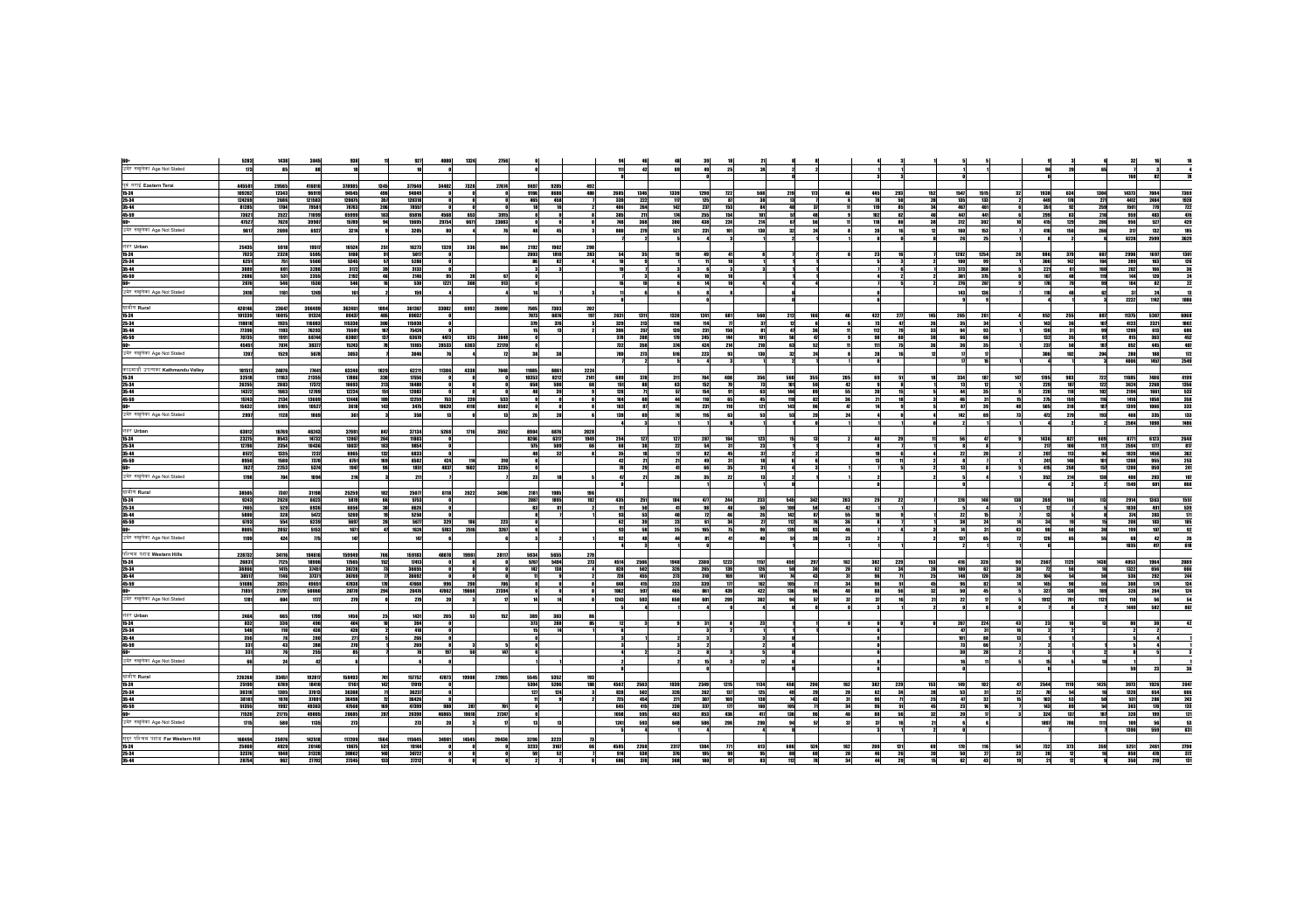| <b>45 59</b><br>88+<br>उमेर नसुलेका Age Not Stated                   | 35793          | 2488                                                               | 33385          | 38631               | 298                     | 38633             | 2753               | 934                     | m         |              |                           |            |                         |                                                  | 30                       | 224                 | 143                        |        |     |        |      |     |                          |              |                           |                         |               |                             |                          |                |                                                                                  |
|----------------------------------------------------------------------|----------------|--------------------------------------------------------------------|----------------|---------------------|-------------------------|-------------------|--------------------|-------------------------|-----------|--------------|---------------------------|------------|-------------------------|--------------------------------------------------|--------------------------|---------------------|----------------------------|--------|-----|--------|------|-----|--------------------------|--------------|---------------------------|-------------------------|---------------|-----------------------------|--------------------------|----------------|----------------------------------------------------------------------------------|
|                                                                      | 42829          | 15285                                                              | 27624          | 8325                | 459                     | 7866              |                    | 32127 13568             | 18558     |              |                           |            | 1008                    | 422                                              | 576                      | $-40$               | $\frac{242}{187}$          | - 89   | 237 | 150    |      |     |                          |              |                           | $\overline{\mathbf{u}}$ | ē,            | $\overline{n}$              | 244                      | $\mathbf{m}$   |                                                                                  |
|                                                                      | 3673           | 1424                                                               | 2249           |                     |                         | 68                | m.                 |                         | $\bullet$ |              |                           |            | 1320                    | 581                                              | 739                      | 352                 |                            | 155    |     |        |      |     |                          |              |                           | 534                     | 280           | 344                         |                          |                |                                                                                  |
| ent Urban<br>15:34<br>15:34<br>10:4<br>प्रमेर नसूलेका Age Not Stated |                |                                                                    |                |                     |                         |                   |                    |                         |           |              |                           |            |                         |                                                  |                          |                     |                            |        |     |        |      |     |                          |              |                           |                         |               |                             | 3494                     | <b>HB</b>      |                                                                                  |
|                                                                      |                |                                                                    |                |                     |                         |                   |                    |                         |           |              |                           |            |                         |                                                  |                          |                     |                            |        |     |        |      |     |                          |              |                           |                         |               |                             |                          |                |                                                                                  |
|                                                                      |                |                                                                    |                |                     |                         |                   |                    |                         |           |              |                           |            |                         |                                                  |                          |                     |                            |        |     |        |      |     |                          |              |                           |                         |               |                             |                          |                |                                                                                  |
|                                                                      |                |                                                                    |                |                     |                         |                   |                    |                         |           |              |                           |            |                         |                                                  |                          |                     |                            |        |     |        |      |     |                          |              |                           |                         |               |                             |                          |                |                                                                                  |
|                                                                      |                |                                                                    |                |                     |                         |                   |                    |                         |           |              |                           |            |                         |                                                  |                          |                     |                            |        |     |        |      |     |                          |              |                           |                         |               |                             |                          |                |                                                                                  |
|                                                                      |                |                                                                    |                |                     |                         |                   |                    |                         |           |              |                           |            |                         |                                                  |                          |                     |                            |        |     |        |      |     |                          |              |                           |                         |               |                             |                          |                |                                                                                  |
|                                                                      |                |                                                                    |                |                     |                         |                   |                    |                         |           |              |                           |            |                         |                                                  |                          |                     |                            |        |     |        |      |     |                          |              |                           |                         |               |                             |                          |                |                                                                                  |
|                                                                      |                |                                                                    |                |                     |                         |                   |                    |                         |           |              |                           |            |                         |                                                  |                          |                     |                            |        |     |        |      |     |                          |              |                           |                         |               |                             |                          |                |                                                                                  |
| trim Rural<br>15-24                                                  | 168494         | 25976                                                              | 142518         | 117289              | 1564                    | 115645            |                    | 34981 14545             | 20426     | 3299         | 3223                      | <b>zal</b> |                         |                                                  |                          | 1384                |                            |        | cos | 524    | 1979 | 288 | 121                      | $\mathbf{a}$ | 170                       | 732                     | 373           | 35.9                        |                          |                |                                                                                  |
| 25-34                                                                | 25069<br>32276 | 4929<br>1048                                                       | 28508<br>31328 | 19675<br>38892      | 531<br>10               | 1914<br>38722     |                    |                         |           | - 3233<br>50 | 3157<br>$\mathbf{S}$      |            | 66<br>954               | 4585 2268                                        | 2317<br>376              | <b>is</b>           | m<br>ä                     | 5<br>ß | 88  |        |      |     |                          |              |                           | 28                      |               | ż                           | 5251<br>850              | 2461<br>28     | $\begin{array}{r} \hline 2790 \\ \hline 372 \\ \hline 131 \\ \hline \end{array}$ |
|                                                                      | 28754          | 962                                                                | 27792          | 27345               | $\overline{\mathbf{u}}$ | 200               |                    |                         |           |              |                           |            | 686                     | $\begin{array}{r} 531 \\ 331 \\ 331 \end{array}$ | 388                      | 180                 | n                          |        | 112 |        |      |     |                          |              |                           | 21                      |               |                             | 350                      | 219            |                                                                                  |
| 35 44<br>45 59                                                       | 35793          | $\frac{1}{248}$                                                    | 33385          | 38931               | 298                     | 38633             | 2753               | 93                      | m         |              |                           |            | 655                     |                                                  | $30^{\circ}$             | 224                 | 142                        |        | m   | 128    | 45   |     | 28                       |              | 24                        | 45                      | 22            | $n =$                       | 236                      | 136            |                                                                                  |
| 88+<br>उमेर नसूलेका Age Not Stated                                   | 42829          | 15285                                                              | 27624          | 8325                | 459                     | 7861              |                    | 22120 13568             | 18555     |              |                           |            |                         | 1008 432                                         | 576                      | - 411               | 242                        | 199    | 237 | $-150$ |      | B   | $\overline{\phantom{a}}$ |              |                           | 114                     | $\frac{1}{2}$ | $\overline{\boldsymbol{n}}$ | 248                      | $\overline{m}$ |                                                                                  |
|                                                                      | 3673           | 1424                                                               | 2249           | $\mathbf{z}$        |                         | 68                | - and              |                         | sel       |              |                           |            | 1920                    | 581                                              | 728                      | 352                 | 187                        | 65     |     |        |      |     |                          |              |                           | 534                     | 280           | 244                         | $\mathbf{a}$             |                |                                                                                  |
|                                                                      |                |                                                                    |                |                     |                         |                   |                    |                         |           |              |                           |            |                         |                                                  |                          |                     |                            |        |     |        |      |     |                          |              |                           |                         |               |                             | 3494                     | 1413           |                                                                                  |
| मात्र भिनी मंत्रेग Central Inner Te                                  | 23761          | 3345                                                               | 20016          | 15152               | 195                     | 15987             | 5340               | 2231                    | 3105      | 372          | 337                       | 35         |                         |                                                  |                          |                     |                            |        |     |        |      |     |                          |              |                           |                         |               |                             |                          |                |                                                                                  |
|                                                                      | 3663<br>4341   | 642                                                                | 3821           | 2843<br>4455        | SS <sub>1</sub>         | 2788              |                    |                         |           | 356          | 322                       | 34         | <b>Stal</b>             | 289                                              | 229                      | 226<br>- 26         | 112<br>18                  |        |     |        |      |     |                          |              |                           |                         |               |                             | 892                      | 431<br>40      |                                                                                  |
| 1521<br>2531<br>1542<br>1845                                         | 3781           | 192<br>$\overline{\mathbf{u}}$                                     | 4551<br>3559   | 3595                |                         | 4434<br>3580      |                    |                         |           |              |                           |            | 97<br>98                | 63<br>68                                         | 34<br>38                 |                     | $\overline{10}$            |        |     |        |      |     |                          |              |                           |                         |               |                             | 312                      |                |                                                                                  |
|                                                                      | 4555           | 344                                                                | 4211           | 3924                | à                       | 3838              | 30                 | 126                     | 216       |              |                           |            | <b>a</b>                | $\overline{49}$                                  | $\overline{\mathbf{r}}$  |                     | $\overline{\mathbf{n}}$    |        |     |        |      |     |                          |              |                           |                         |               |                             | ś                        |                |                                                                                  |
|                                                                      | 6561           | 2268                                                               | 4295           | 1295                |                         | 1267              | 4992               | 200                     | 2889      |              |                           |            | $\overline{\mathbf{w}}$ |                                                  |                          |                     | $\overline{10}$            |        |     |        |      |     |                          |              |                           |                         |               |                             |                          |                |                                                                                  |
| उमेर नसूलेका Age Not Stated                                          | 456            | $\boldsymbol{m}$                                                   | 279            | $\overline{a}$      |                         | . and             |                    |                         |           |              |                           |            | m                       | $\overline{a}$                                   |                          |                     |                            |        |     |        |      |     |                          |              |                           | or.                     |               |                             |                          |                |                                                                                  |
|                                                                      |                |                                                                    |                |                     |                         |                   |                    |                         |           |              |                           |            |                         |                                                  |                          |                     |                            |        |     |        |      |     |                          |              |                           |                         |               |                             | <b>AIR</b>               |                |                                                                                  |
| mre Urban<br>15-24                                                   |                |                                                                    |                |                     |                         |                   |                    |                         |           |              |                           |            |                         |                                                  |                          |                     |                            |        |     |        |      |     |                          |              |                           |                         |               |                             |                          |                |                                                                                  |
|                                                                      |                |                                                                    |                |                     |                         |                   |                    |                         |           |              |                           |            |                         |                                                  |                          |                     |                            |        |     |        |      |     |                          |              |                           |                         |               |                             |                          |                |                                                                                  |
|                                                                      |                |                                                                    |                |                     |                         |                   |                    |                         |           |              |                           |            |                         |                                                  |                          |                     |                            |        |     |        |      |     |                          |              |                           |                         |               |                             |                          |                |                                                                                  |
|                                                                      |                |                                                                    |                |                     |                         |                   |                    |                         |           |              |                           |            |                         |                                                  |                          |                     |                            |        |     |        |      |     |                          |              |                           |                         |               |                             |                          |                |                                                                                  |
|                                                                      |                | ┱                                                                  |                |                     |                         |                   |                    |                         |           |              |                           |            |                         |                                                  |                          |                     |                            |        |     |        |      |     |                          |              |                           |                         |               |                             |                          |                |                                                                                  |
| सम्म<br>15544<br>1650<br>स्रो+ स्वतंत्रा Age Not Stated              |                |                                                                    |                |                     |                         |                   |                    |                         |           |              |                           |            |                         |                                                  |                          |                     |                            |        |     |        |      |     |                          |              |                           |                         |               |                             |                          |                |                                                                                  |
|                                                                      |                |                                                                    |                |                     |                         |                   |                    |                         |           |              |                           |            |                         |                                                  |                          |                     |                            |        |     |        |      |     |                          |              |                           |                         |               |                             |                          |                |                                                                                  |
| प्रमीण Roral<br>15-24<br>25-34<br>25-44                              | 23761          | 3345                                                               | 20016          | 16152               | 165                     | 15987             | 5340               | 2231                    | 3105      | 372          | 337                       |            |                         |                                                  |                          |                     |                            |        |     |        |      |     |                          |              |                           |                         |               |                             |                          |                |                                                                                  |
|                                                                      | 3663           | 642                                                                | 3821<br>4556   | $\frac{2843}{6455}$ | SS                      | 2788              |                    |                         |           | 356          | $\overline{\mathbf{322}}$ | 34         | $\frac{518}{97}$        | $\begin{array}{r} 289 \\ 63 \end{array}$         | 229                      |                     | 112                        |        |     |        |      |     |                          |              |                           |                         |               |                             | 892                      | $rac{438}{80}$ |                                                                                  |
|                                                                      | 3781           | 192<br>$\boldsymbol{m}$                                            | 3659           | 3595                | $\mathbf{B}$            | 4434<br>3580      |                    |                         |           |              |                           |            | <b>SE</b>               | 68                                               | अ<br>38                  | - 40                | 15 <sup>1</sup>            |        |     |        |      |     |                          |              | $\boldsymbol{\mathit{n}}$ |                         |               | - 51                        | 32<br>89                 | 44             |                                                                                  |
| 45.59                                                                | 4555           |                                                                    | 4211           | 3924                | 46                      |                   | $342$              |                         | 216       |              |                           |            | 88                      | 48                                               | -21                      | 14                  | $\mathbf{n}$               |        |     |        |      |     |                          |              |                           |                         |               |                             |                          |                |                                                                                  |
|                                                                      | 6561           |                                                                    | 4295           | 1295                | $\overline{\mathbf{a}}$ | $\frac{383}{126}$ | 4992               | $\frac{176}{2463}$      | 2889      |              |                           |            | $\overline{w}$          | $\overline{a}$                                   | SS.                      |                     | 39                         |        |     |        |      |     |                          |              |                           | $\overline{\mathbf{v}}$ |               |                             |                          |                |                                                                                  |
| 88+<br>उमेर नसूलेका Age Not Stated                                   | 456            | $\begin{array}{r} \hline 344 \\ \hline 2268 \\ \hline \end{array}$ | 279            | $\overline{a}$      |                         | $\bullet$         |                    |                         |           |              |                           |            | m                       | $\overline{a}$                                   |                          |                     |                            |        |     |        |      |     |                          |              |                           |                         |               |                             |                          |                |                                                                                  |
|                                                                      |                |                                                                    |                |                     |                         |                   |                    |                         |           |              |                           |            |                         |                                                  |                          |                     |                            |        |     |        |      |     |                          |              |                           |                         |               |                             | $\overline{\phantom{a}}$ |                |                                                                                  |
| परिचय मित्री मंत्रेण Western Inner                                   | 21812          | 1261                                                               | 19751          | 18460               |                         | 18355             | 1766               | 592                     | 194       | 385          | 371                       |            |                         |                                                  |                          |                     |                            |        |     |        |      |     |                          |              |                           |                         |               |                             |                          |                |                                                                                  |
| 15-24                                                                | 5899           | 426<br>56                                                          | 5350           | 5380<br>5989        | $\overline{\mathbf{a}}$ | 5352<br>5983      |                    |                         |           | 301          | 35<br>Ė                   |            | 138                     | त्र<br>$\blacksquare$                            | $^{56}$                  |                     | 21                         |        |     |        |      |     |                          |              |                           | ss.                     |               | 38 <sup>1</sup>             | 125                      |                |                                                                                  |
| 25-34                                                                | 6861<br>3892   |                                                                    | 6007<br>3836   | 3834                |                         | 3819              |                    |                         |           |              |                           |            | 番                       |                                                  | ᇳ                        |                     |                            |        |     |        |      |     |                          |              |                           |                         |               |                             |                          |                |                                                                                  |
|                                                                      | 3125           | $\frac{56}{144}$                                                   | 2981           | 2765                |                         | 2754              | 280                | $\overline{\mathbf{3}}$ | Ħ         |              |                           |            |                         |                                                  |                          |                     |                            |        |     |        |      |     |                          |              |                           |                         |               |                             |                          |                |                                                                                  |
|                                                                      | 2039           | 548                                                                | 1495           | 481                 |                         | 426               | 1485               | 583                     | 982       |              |                           |            |                         |                                                  |                          |                     |                            |        |     |        |      |     |                          |              |                           |                         |               |                             |                          |                |                                                                                  |
| 2004<br>5541<br>6509<br>stir veginar Agu Not Studed                  |                | 31                                                                 | 48             |                     |                         |                   |                    |                         |           |              |                           |            |                         |                                                  |                          |                     |                            |        |     |        |      |     |                          |              |                           | $\mathbf{a}$            |               | $\boldsymbol{\eta}$         |                          |                |                                                                                  |
|                                                                      |                |                                                                    |                |                     |                         |                   |                    |                         |           |              |                           |            |                         |                                                  |                          |                     |                            |        |     |        |      |     |                          |              |                           |                         |               |                             | 65                       |                |                                                                                  |
| mer Urban<br>15-24<br>25-34                                          |                |                                                                    |                |                     |                         |                   |                    |                         |           |              |                           |            |                         |                                                  |                          |                     |                            |        |     |        |      |     |                          |              |                           |                         |               |                             |                          |                |                                                                                  |
|                                                                      |                |                                                                    |                |                     |                         |                   |                    |                         |           |              |                           |            |                         |                                                  |                          |                     |                            |        |     |        |      |     |                          |              |                           |                         |               |                             |                          |                |                                                                                  |
|                                                                      |                |                                                                    |                |                     |                         |                   |                    |                         |           |              |                           |            |                         |                                                  |                          |                     |                            |        |     |        |      |     |                          |              |                           |                         |               |                             |                          |                |                                                                                  |
| 35.44<br>45.59                                                       |                | - ol                                                               |                |                     |                         |                   |                    |                         |           |              |                           |            |                         |                                                  |                          |                     |                            |        |     |        |      |     |                          |              |                           |                         |               |                             |                          |                |                                                                                  |
|                                                                      |                | - al                                                               |                |                     |                         |                   |                    |                         |           |              |                           |            |                         |                                                  |                          |                     |                            |        |     |        |      |     |                          |              |                           |                         |               |                             |                          |                |                                                                                  |
| <b>68+</b><br>उमेर नसुलेका Age Not Stated                            |                |                                                                    |                |                     |                         |                   |                    |                         |           |              |                           |            |                         |                                                  |                          |                     |                            |        |     |        |      |     |                          |              |                           |                         |               |                             |                          |                |                                                                                  |
|                                                                      |                |                                                                    |                |                     |                         |                   |                    |                         |           |              |                           |            |                         |                                                  |                          |                     |                            |        |     |        |      |     |                          |              |                           |                         |               |                             |                          |                |                                                                                  |
| ग्रामीण Rural<br><b>15-24</b>                                        | 21812          | 1261                                                               | 19751          | 19460               | 65                      | 18355             | 1766               | 592                     | 1174      | 385          | 371                       |            |                         |                                                  |                          |                     |                            |        |     |        |      |     |                          |              |                           |                         |               |                             |                          |                |                                                                                  |
|                                                                      | 5816           | 426                                                                | 5390           | 5380                | 28                      | 5352<br>5983      |                    |                         |           | 371          | 35                        |            | 120<br>番                | $\overline{14}$                                  | <b>SEL</b>               |                     | 21                         |        |     |        |      |     |                          |              |                           | 55                      |               | 38                          | 139                      |                |                                                                                  |
| 25-34<br>15-M                                                        | 6863<br>3892   | 56<br>56                                                           | 6987<br>3836   | 5589<br>3834        |                         | 3819              |                    |                         |           |              |                           |            | 36                      |                                                  |                          |                     |                            |        |     |        |      |     |                          |              |                           |                         |               |                             |                          |                |                                                                                  |
|                                                                      | 3125           | 144                                                                | 2981           | 2765                |                         | 2754              |                    | 89                      | 191       |              |                           |            |                         |                                                  |                          |                     |                            |        |     |        |      |     |                          |              |                           |                         |               |                             |                          |                |                                                                                  |
| 65)<br>H-                                                            | 2039           | 548                                                                | 1491           | 481                 |                         | $\overline{26}$   | $\frac{200}{1455}$ | 583                     | 982       |              |                           |            |                         |                                                  |                          |                     |                            |        |     |        |      |     |                          |              |                           |                         |               |                             |                          |                |                                                                                  |
| 3Hr Heritat Age Not Stated                                           |                | 31                                                                 | 48             |                     |                         |                   |                    |                         |           |              |                           |            |                         |                                                  |                          |                     |                            |        |     |        |      |     |                          |              |                           |                         |               |                             |                          |                |                                                                                  |
|                                                                      |                |                                                                    |                |                     |                         |                   |                    |                         |           |              |                           |            |                         |                                                  |                          |                     |                            |        |     |        |      |     |                          |              |                           |                         |               |                             | 65                       |                |                                                                                  |
| परिचय तराई Western Terai                                             | 70598          | 4089                                                               | 66589          | 60064               | 385                     | 59759             | 6594               | 1512                    | 5482      | 1072         | 991                       |            |                         |                                                  |                          |                     |                            |        |     |        |      |     |                          |              |                           |                         |               |                             |                          |                |                                                                                  |
| 15-24<br>25-34                                                       | 16549          | 1359                                                               | 15190          | 14883               | \$5                     | 14788<br>1070     | - 6                |                         | - 61      | 1839         | $\frac{93}{25}$           | अ          |                         | 614 288                                          | 326<br>$\overline{34}$   |                     | 68                         |        |     |        |      |     |                          |              | 201                       | 195                     |               |                             | 1200<br>445              | 543            |                                                                                  |
| 35-86                                                                | 19221<br>12880 | $\frac{330}{276}$                                                  | 18891<br>12654 | 18779<br>1250       | 68<br>36                | 12541             |                    |                         |           |              |                           |            | 82                      | 릨                                                | $\overline{\phantom{a}}$ | $\boldsymbol{\eta}$ | $\mathbf{n}$               |        |     |        |      |     |                          |              |                           | $^{46}$                 |               | $\mathbf{u}$                | $\overline{m}$           | 287            |                                                                                  |
| 45.59                                                                | 10941          | 486                                                                | 10535          | 9947                | 61                      | 9885              | m                  |                         | 453       |              |                           |            | <b>COL</b>              | $\overline{45}$                                  | $\overline{a}$           |                     | $\overline{\phantom{a}}$   |        |     |        |      |     |                          |              |                           | 30                      |               | $\overline{v}$              | $\overline{\mathbf{a}}$  |                |                                                                                  |
|                                                                      | 10532          | 1634                                                               | 8458           | 3381                | 51                      | 3328              |                    | 6393 1425               | 4972      |              |                           |            | 125                     | - 67                                             | $\frac{1}{2}$            |                     | $\boldsymbol{\mathit{22}}$ |        |     | -90    |      |     |                          |              | ¢<br>$\overline{ }$       | $\blacksquare$          |               | $\overline{\mathbf{B}}$     | 120                      |                |                                                                                  |
| 88+<br>उमेर नसुलेका Age Not Stated                                   | 825            | 134                                                                | 749            | 497                 |                         | 497               | $^{20}$            |                         |           |              |                           |            | 218                     | $\boldsymbol{n}$                                 | 136                      |                     |                            |        |     |        |      |     |                          |              |                           | sal                     |               | 25                          | 32 <sub>0</sub>          |                |                                                                                  |
|                                                                      |                |                                                                    |                |                     |                         |                   |                    |                         |           |              |                           |            |                         |                                                  |                          |                     |                            |        |     |        |      |     |                          |              |                           |                         |               |                             | 345                      | 125            |                                                                                  |
| <b>RIPE Urban</b>                                                    |                |                                                                    |                |                     |                         |                   |                    |                         |           |              |                           |            |                         |                                                  |                          |                     |                            |        |     |        |      |     |                          |              |                           |                         |               |                             |                          |                |                                                                                  |
| $\frac{15-24}{25-34}$                                                |                |                                                                    |                |                     |                         |                   |                    |                         |           |              |                           |            |                         |                                                  |                          |                     |                            |        |     |        |      |     |                          |              |                           |                         |               |                             |                          |                |                                                                                  |
|                                                                      |                | $\bullet$                                                          |                |                     |                         |                   |                    |                         |           |              |                           |            |                         |                                                  |                          |                     |                            |        |     |        |      |     |                          |              |                           |                         |               |                             |                          |                |                                                                                  |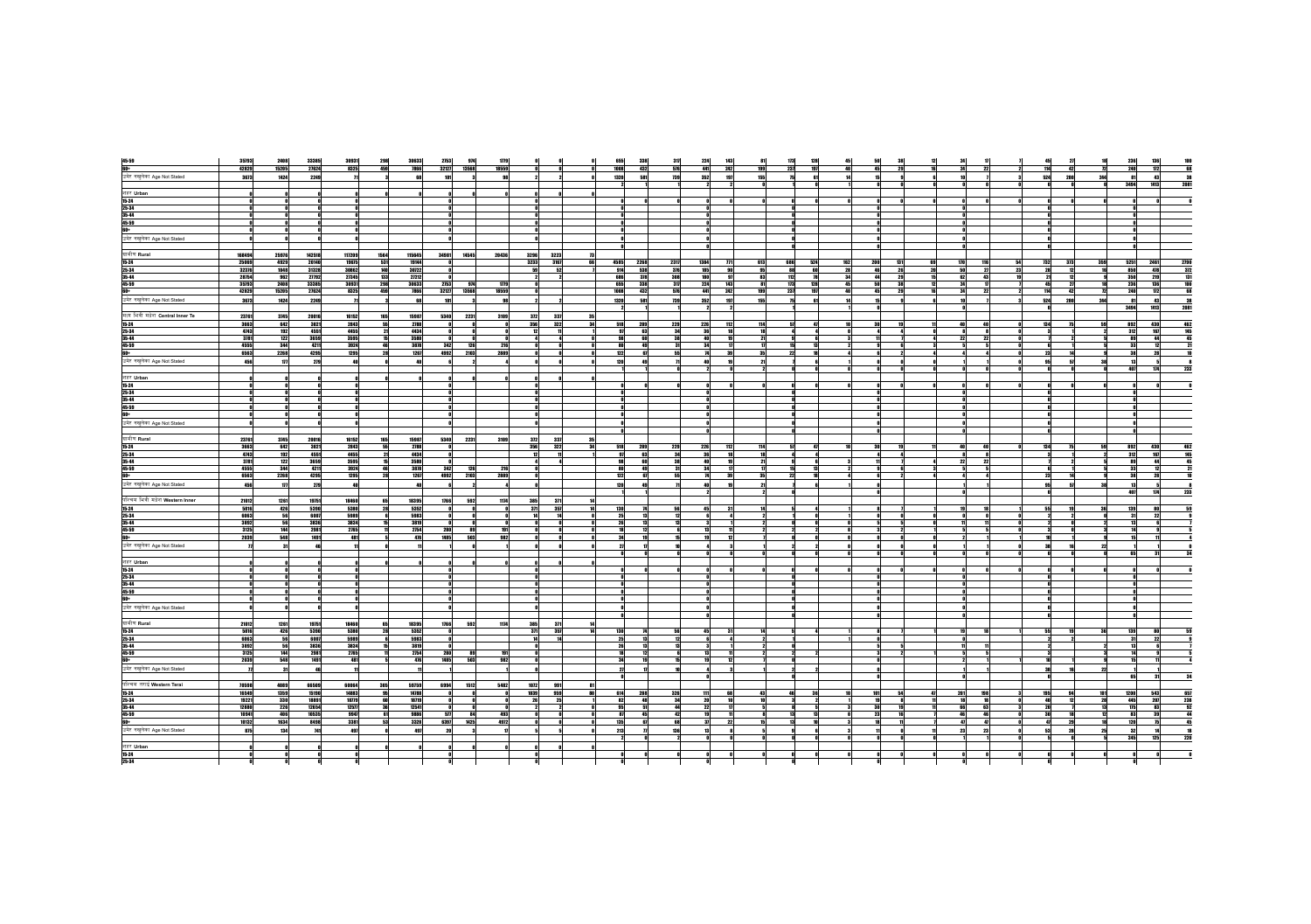| $\frac{3541}{4559}$             |       |                         |       |       |                |              |          |      |      |          |                         |                |                   |          |     |                 |                      |                     |  |                |     |      |                |  |     |                         |                |        |
|---------------------------------|-------|-------------------------|-------|-------|----------------|--------------|----------|------|------|----------|-------------------------|----------------|-------------------|----------|-----|-----------------|----------------------|---------------------|--|----------------|-----|------|----------------|--|-----|-------------------------|----------------|--------|
| 68+                             |       |                         |       |       |                |              |          |      |      |          |                         |                |                   |          |     |                 |                      |                     |  |                |     |      |                |  |     |                         |                |        |
| उमेर नसलेका Ape Not Stated      |       |                         |       |       |                |              |          |      |      |          |                         |                |                   |          |     |                 |                      |                     |  |                |     |      |                |  |     |                         |                |        |
|                                 |       |                         |       |       |                |              |          |      |      |          |                         |                |                   |          |     |                 |                      |                     |  |                |     |      |                |  |     |                         |                |        |
| <b>SERVICE Rural</b>            | 70598 | 4881                    | 66589 | 60064 | 38             | 59759        | 5994     | 1512 | 5482 | 3022     |                         |                |                   |          |     |                 |                      |                     |  |                |     |      |                |  |     |                         |                |        |
|                                 | 16549 | 1354                    | 15190 | 14883 | <b>AS</b>      | 14288        |          |      |      | 1839     | 458                     |                | 614<br>288        |          | 326 |                 | <b>COL</b>           | $\overline{12}$     |  |                | - 6 | 2.01 | 198            |  | 101 | 1208                    | 543            |        |
|                                 | 19221 | 338                     | 18891 | 18770 | $\mathbf{a}$   | 18799        |          |      |      |          | $\rightarrow$           |                | $-9o$             | Ħ        |     | $\overline{20}$ |                      |                     |  |                |     |      |                |  |     | 445                     | 107            | 22     |
| 15-31<br>25-31<br>35-41         | 12880 | 226                     | 12654 | 12577 |                | 12541        |          |      |      |          |                         |                |                   |          |     |                 |                      |                     |  |                |     |      |                |  |     | $\mathbf{r}$            |                |        |
| 63)<br>H                        | 10941 | 489                     | 10535 | 9947  | 61             | 6886         | $\alpha$ |      | 453  |          |                         |                | 40                | 45       | 49  |                 |                      |                     |  | $\overline{1}$ |     |      | -              |  |     |                         |                |        |
|                                 | 10132 | 1634                    | 3,458 | 3381  | <b>Sal</b>     | 3328         | 6397     | 1425 | 4922 |          |                         |                | 135               | $\omega$ | 68  |                 | $\ddot{\phantom{1}}$ |                     |  |                |     |      | Ð              |  |     | 130                     |                |        |
| उमेर नसूलेका Age Not Stated     | 825   | $\mathbf{r}$            |       |       |                |              |          |      |      |          |                         |                | 25                |          | m   |                 |                      |                     |  |                |     |      |                |  |     |                         |                |        |
|                                 |       |                         |       |       |                |              |          |      |      |          |                         |                |                   |          |     |                 |                      |                     |  |                |     |      |                |  |     | 345                     | $\overline{m}$ |        |
| सदर परिचय तराई Far Western Ter- | 43831 | 3594                    | 39927 | 36358 |                | 36158        |          | 1378 | 2770 |          | $\overline{\mathbf{z}}$ |                |                   |          |     |                 |                      |                     |  |                |     |      |                |  |     |                         |                |        |
| 15-24<br>25-34<br>25-44         | 10122 | 724                     | 9383  | 9885  |                | 9,038        |          |      |      | m        | 36                      |                | 536<br>285        |          | 251 |                 | <b>A1</b>            | -95                 |  |                |     |      |                |  |     | 1331                    | 65             |        |
|                                 | 11738 | 245                     | 11493 | 11371 | 16             | 1945         |          |      |      |          |                         |                |                   |          |     |                 |                      |                     |  |                |     |      |                |  |     | $\mathbf{a}$            | $^{\circ}$     | $\sim$ |
|                                 | 8893  | 193                     | 7800  | 7814  |                | 7209         |          |      |      |          |                         |                | <br>$\rightarrow$ |          |     |                 |                      |                     |  |                |     |      | $\overline{a}$ |  |     | 243                     |                |        |
|                                 | 6887  | 420                     | 6467  | 6073  |                | <b>BRITT</b> | 437      | 127  | 385  |          |                         |                | <b>SS</b>         |          | ٩E  |                 |                      |                     |  |                |     | -99  |                |  |     | $\overline{\mathbf{u}}$ |                |        |
| 63)<br>H+                       | 5702  | 1827                    | 4275  | 716   |                | 1666         | 36/08    | 1242 | 2456 |          |                         |                | <b>THE</b>        |          |     |                 |                      |                     |  |                |     |      |                |  |     | <b>KG</b>               |                |        |
| उमेर नसूलेका Age Not Stated     | 489   |                         | 409   | 200   |                |              |          |      |      |          |                         |                | $\sim$            |          |     |                 |                      |                     |  |                |     |      |                |  |     |                         |                |        |
|                                 |       |                         |       |       |                |              |          |      |      |          |                         |                |                   |          |     |                 |                      |                     |  |                |     |      |                |  |     | $\overline{121}$        |                |        |
| <b>RICY Urban</b>               | 4617  | 48                      | 4130  | 4802  |                | 3941         |          |      | 121  | 318      | 220                     |                |                   |          |     |                 |                      |                     |  |                |     |      |                |  |     |                         |                |        |
| 15-24                           | 1581  | 265                     | 1316  | 12.06 | 16             | 1780         |          |      |      | 223      | 713                     | $\overline{ }$ |                   |          |     |                 | <b>H</b>             |                     |  |                |     |      | $^{\circ}$     |  |     |                         |                |        |
|                                 | 1738  |                         | 1197  | 1996  |                | 182          |          |      |      |          |                         |                |                   |          |     |                 |                      |                     |  |                |     |      |                |  |     |                         |                |        |
|                                 | 700   | <b>A</b>                | 668   | 60    |                | 656          |          |      |      |          |                         |                |                   |          |     |                 |                      |                     |  |                |     |      |                |  |     |                         |                |        |
| - 2531<br>3541<br>4550          | 583   | 44                      | 598   | 508   |                | <b>Sap</b>   |          |      |      |          |                         |                |                   |          |     |                 |                      |                     |  |                |     |      |                |  |     |                         |                |        |
|                                 | 459   | $^{\circ}$              | 370   | 276   | 21             | 255          | œ        | s    | ţ    |          |                         |                |                   |          |     |                 |                      |                     |  |                |     |      |                |  |     |                         |                |        |
| उमेर नसलेका Ape Not Stated      |       |                         |       |       |                |              |          |      |      |          |                         |                |                   |          |     |                 |                      |                     |  |                |     |      |                |  |     |                         |                |        |
|                                 |       |                         |       |       |                |              |          |      |      |          |                         |                |                   |          |     |                 |                      |                     |  |                |     |      |                |  |     |                         |                |        |
| trim Rural                      | 38414 | 261                     | 35797 | 32356 |                | 32217        | 3956     | 1313 | 2643 |          |                         |                |                   |          |     |                 |                      |                     |  |                |     |      |                |  |     |                         |                |        |
| 15-24<br>25-34<br>35-44         | 8541  | $\overline{\mathbf{a}}$ | 8067  | m     |                | 7258         |          |      |      | $\cdots$ | 138                     |                | 539<br>229        |          | 389 |                 |                      | $\boldsymbol{\eta}$ |  |                | ٠   |      |                |  |     | 1251                    | 646            |        |
|                                 | 10500 | 204                     | 10256 | 1095  |                | 10153        |          |      |      |          |                         |                |                   |          |     |                 |                      |                     |  |                |     |      |                |  |     | 543                     |                |        |
|                                 | 7393  | ś                       | 7929  | 7551  |                | $752$        |          |      |      |          |                         |                | 28                |          |     |                 |                      |                     |  |                |     |      |                |  |     | 229                     | 111            |        |
| 63)<br>H                        | 6324  | 326                     | 5948  | 5565  |                | 55.09        |          | m    | 281  |          |                         |                |                   |          |     |                 |                      |                     |  |                |     |      |                |  |     | 120                     |                |        |
|                                 | 5243  | 1338                    | 3905  | 1440  | $\overline{1}$ | sant         | 3537     | 1939 | 2242 |          |                         |                | 122               |          |     |                 |                      |                     |  |                |     |      |                |  |     | 161                     |                |        |
| उमेर नसुलेका Age Not Stated     | 413   | $\bullet$               | 30    | 253   |                | 2531         |          |      |      |          |                         |                | 283               |          |     |                 |                      |                     |  |                |     |      |                |  |     |                         |                |        |
|                                 |       |                         |       |       |                |              |          |      |      |          |                         |                |                   |          |     |                 |                      |                     |  |                |     |      |                |  |     | 48                      |                |        |